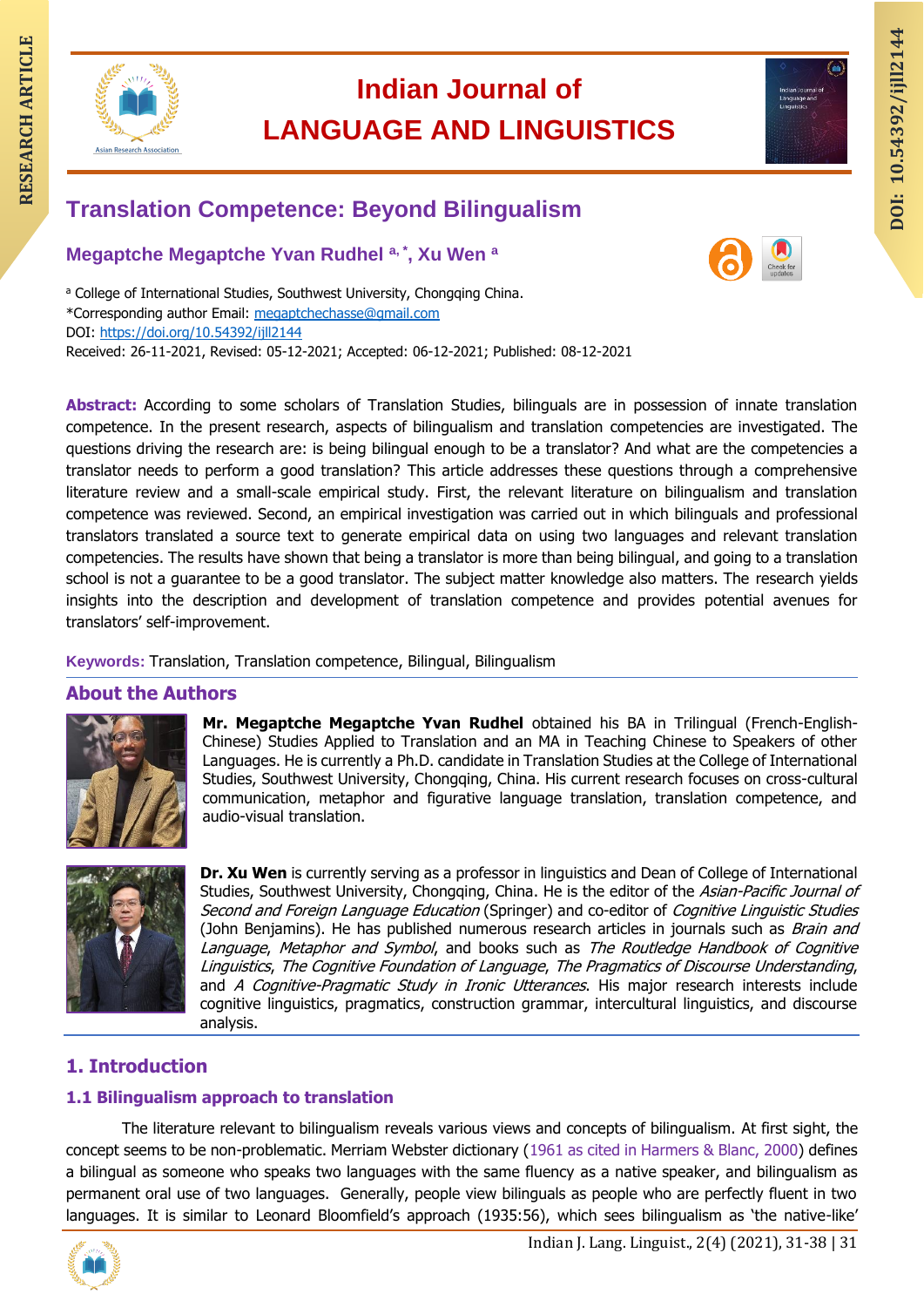mastery of two languages. Unlike Bloomfield's definition, which only focuses on people known as 'perfect bilinguals', John Macnamara (1967) proposes a minimalist definition and argues that, can be called a bilingual anyone who possesses at least one of the five languages abilities: speaking, listening, reading, writing and comprehension in a language other than his/her mother tongue. This minimalist definition is opposed to the maximalist definition that suggests that, as far as bilingualism is concerned, one either possesses bilingual competence (completely) or one does not. If we base our understanding of bilingualism on the maximalist definition, bilingualism can be seen as a rare and exceptional phenomenon. However, according to the minimalist definition, any use of a second language for communicative purpose is considered as bilingualism, no matter how limited it is. In addition, even if someone's competence in a language other than his/her native language is highly bounded or limited to one language skill, the person will still be considered as a bilingual. The concept is so broadly defined that every person can say to be bilingual.

As mentioned earlier, Harris (1977) is one of the first proponents of the concept of 'natural translation'. Natural translation suggests that bilinguals perform translations on a daily basis without translation training (Harris, 1977:99). Harris and Sherwood argue that, the competence of bilinguals evolves and unfolds itself to the extent that the person's competence in the two languages involved develops. Furthermore, Harris emphasizes that all bilinguals have translation competence. In other words, except from the competence in two languages (i.e., L1 and L2) bilinguals also possess a third competence, which the ability to translate from L1 to L2and vice versa. Bilingualism therefore ceases to be a double competence and becomes a triple competence. Bilingualism is therefore not a double but a triple competence. As far as natural translation is concerned, translation competence is equal to bilingual competence.

#### **1.2 Competence and Translation Competence**

Although the term 'competence' is employed in various areas of study and contexts, it is still not easy to provide a definition that brings together the several ways in which it is employed. Moreover, Hurtardo Albir (2007) states that the term is still being developed. Besides, the understanding of the term relies on different conditions related to the culture, the language and the country. For instance, there are situations where this term is employed to describe the skills involved in the training processes, but axiomatically in professional and higher cognitive areas (Schneckberg & Wildt, 2006). According to Norris (1991), any attempt to define the term competence is considered a daunting task because theoretical confusion has overshadowed practical aspects of competence.

Over time, as Translation Studies have evolved as an independent field of inquiry, the idea that all bilinguals can translate has been rejected. Nowadays, we can say with no doubt that one's advanced knowledge of two languages is essential but not enough to do a successful translation. Hurtardo (2001) argues that ideally speaking, being bilingual is very important to be a translator, but not enough to be considered as a good translator since training in the translation process is needed. Scholars have proposed the following categories of translation competence:

#### **1.3 Translation Competence as A Summation of Linguistic Competences**

Noam Chomsky is one of the main scholars that have influenced this category. Chomsky's approach to linguistics was a ubiquitous linguistic theory throughout the 1970s. At this time, not much was required from translators. They were only required to translate. According to the proponents of this approach to translation competence, translation competence consists of the knowledge of two linguistic competencies (Lesznyak, 2007). It is a must for translators to possess competence in the source language (henceforth SL) and competence in the target language (henceforth TL) text-production (Wilss, 1976). Koller (1979, cited in Anthony Pym, 2003) argues there should be a distinction between linguistic competence and translation competence. While translation competence is a specific type of competence that deals with the use of language, linguistic competence varies depending on the tongue. Therefore, it can be said that translation competence is more of a performance than mere competence. It can also be considered as the capacity one has to operate matching between linguistic skills acquired in two languages.

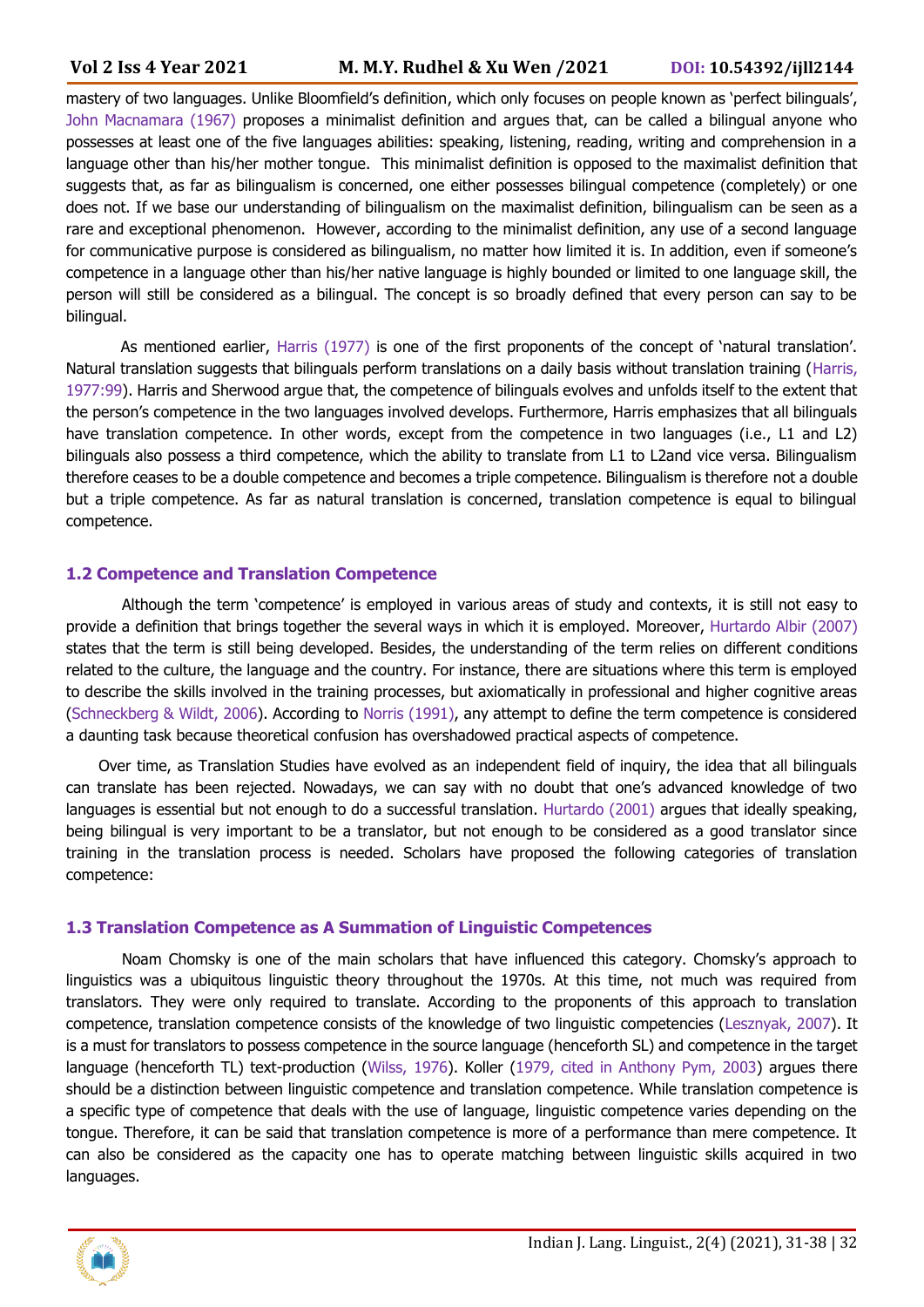#### **1.4 Translation Competence as One Super Competence**

According to research carried by scholars such as Krings, 1986; Pym, 2003; Gregory M. Shreve, 1997; Toury, 1995; Wilss, 1976, translation competence is the super competence that covers all the other linguistic subcompetencies from which the minimalist definitions of translation evolved afterward. Unlike Harris, who advocates for 'natural translation,' Toury (1995) proposes the expression 'native translator' alluding to 'transfer competence' instead of possessing bilingual and linguistic competencies. Consequently, according to Toury, 'transfer competence' results from the process of socialization, characterized by specific norms and acquired behaviors. In the same line of thought, Krings (1986) points out the different types of issues encountered during translation. These problems mainly relate to source text (hereafter ST) understanding, TL skills, and interlingual issues. Koller (1992, as cited in Pym, 2003) emphasizes the importance of a translator to be creative when discovering and choosing among potential equivalents and the skills in text production for a successful translation.

Shreve (1997) bases his analysis on cognitive psychology research findings to define translation competence as a special competence. As he does not consider translation as a 'native competence' he argues that translation competence differs from communicative competence that consists of two types of knowledge, namely: procedural and declarative. Pym (2003) argues that is it will be proper to use a minimalist approach to define translation competence. He describes translation competence as the skill one has in generating a series of more than appropriate terms for an ST and the skill one has in quickly selecting, with strong confidence, only appropriate TTs from a series of TTs.

#### **1.5 Multicomponent Models of Translation Competence**

The multicomponent models are grounded on research done in second language acquisition and linguistic performance. The multicomponent models suggest that translation competence includes various linguistic and extralinguistic components. According to Hatim and Mason (1997), translation competence consists of three skills, namely: the ST processing skills, the TT processing skills and the transfer processing skills. Radegundis Stolze (1992, as cited in Lesznyak, 2007) emphasizes the importance of linguistics in translation and defines translation competence as the ability to comprehend and communicate. As he considers translation a conscious process of dealing with a text, Stolze strongly supports the idea that translation competence includes text understanding and text semantic transfer. These are competencies kept via an encyclopedic knowledge base that includes the declarative and procedural knowledge of language, culture and subject matters. Roger T. Bell's (1991) model is based on two main views of translation competence. The first one is the 'ideal bilingual' competence, which extends the 'ideal speaker-listener' competence developed by Chomsky. The second one is the translator's expert system.

PACTE (Process in the Acquisition of Translation Competence and Evaluation) Group is a group of researchers established in 1997 to investigate translation competence acquisition in written translation. According to PACTE (as cited in Lesznyak, 2007), there are 6 main translation sub-competencies which are the: (1) linguistic; (2) extralinguistic; (3) transfer; (4) professional; (5) psychophysiological; and (6) strategic sub-competences. In the most recent version of the PACTE model (PACTE 2017), translation competence consists of five sub-competencies, namely: bilingual, extra-linguistic, knowledge of translation, instrumental and strategic.

From the review of the relevant literature, it is revealed that although some models of translation competence have aspects in common, only the latest models offer a comprehensive approach to translation competence. Early models such as translation as a summation of linguistic competencies and translation as a super competence are fuzzier when understanding translation competencies because they present translation competencies as macrostructures. The minimalist definitions of translation competence are an advantage for translation trainers because they can guide them, but a disadvantage for student translators because less elaborated. Moreover, neither classroom activities nor assessment instruments can be based on minimalist definitions, the reason being, they do not suggest what exactly should be assessed or investigated. In addition, some of the minimalist definitions seen above see translation competence as a transfer competence which is not the case with the multicomponent models except Beeby's model and the PACTE model. PACTE is the model that includes almost all aspects of the multicomponent models and makes translation competence understandable, adding other sub-competencies like the strategic sub-competence and the instrumental sub-competence.

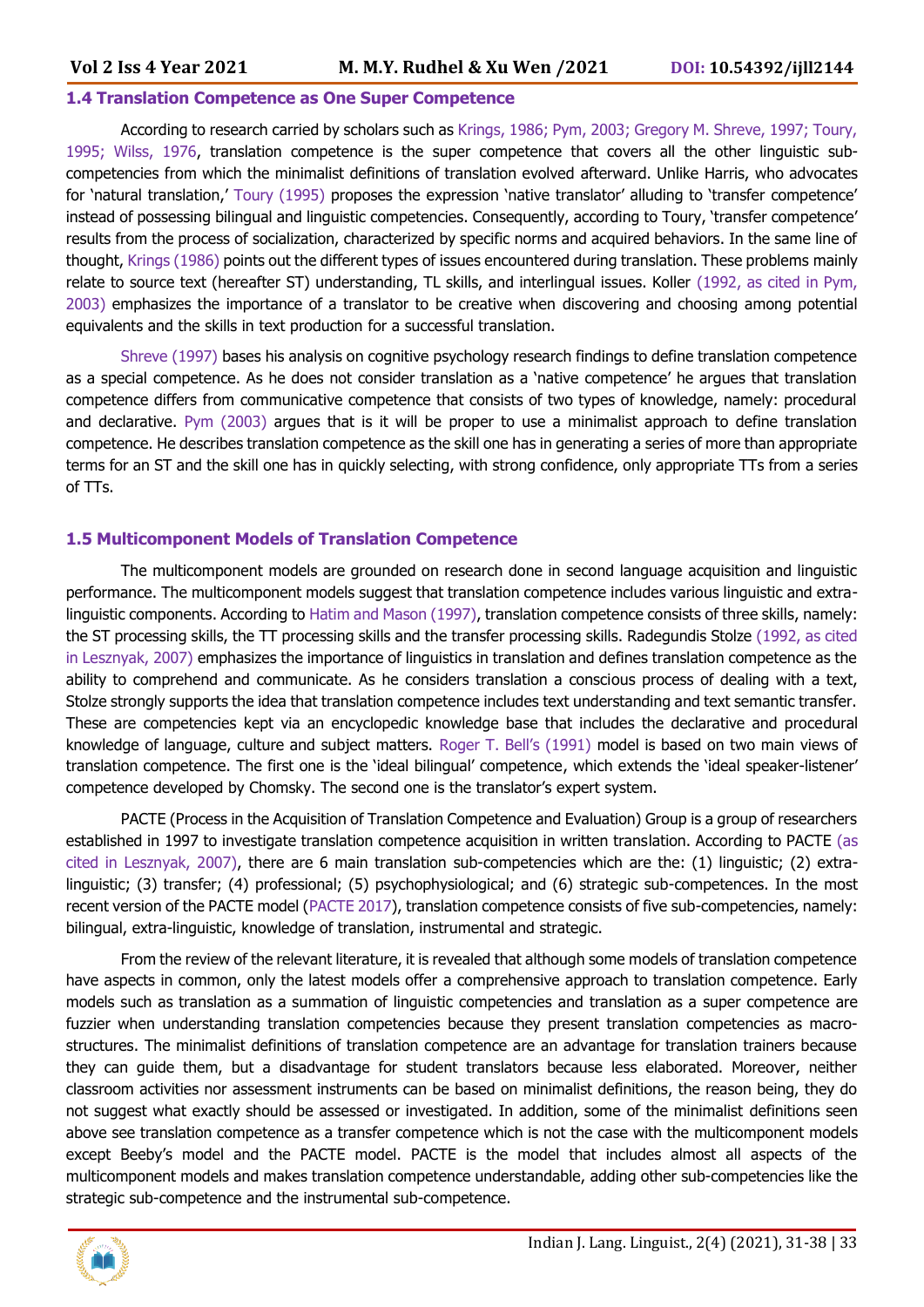#### **2. Methods**

The present research employs a qualitative method. The corpora used for this research are two texts. The first text is in French and the second in English. The French text is an extract of **Le dernier jour d'un condamné,** precisely the first chapter written by Victor Hugo and published for the first time in 1829. The English text is an extract and the first chapter of **the last day of a condemned man,** which is the translation of the 1832 edition's French version translated by Eugenia De B and published in 2014.

For this research, there were four participants divided into two groups. The first group consists of two bilinguals with a good knowledge of English and French and no experience in translation. The second group consists of two professional translators with two to four years experience in translation. In this study, the texts were given to the participants taking into account their first language to have accurate results. This means if the participant has English as the first language, the French version will be given to him/her to translate into English; if French is the participant's first language, the English version will be given to him/her to translate into French. It implies that the participants with French as their first language will be doing a back-translation because the original version of the corpora used is the French version.

The data collected are words, phrases, clauses and sentences, and the time and tools used to perform the translations. The qualitative method is employed to describe the results of the translations done by the participants in terms of time used to achieve the translations, the tools or facilities used to translate, the change of meaning and the change of form or style.

#### **3. Results and Discussion**

This part throws more light on the results of the translation test. The results will be discussed in terms of bilingual, extra-linguistic, knowledge of translation, and instrumental sub-competences.

#### **3.1 Bilingual sub-competence**

From the analysis of the translations, it results that, although the level of mastery of the languages differs a little bit from one participant to the other, all the research participants possess a good bilingual sub-competence in French and English.

#### **3.2 Extra-linguistic sub-competence**

Almost all the participants faced the main extra-linguistic issue of lack of literary knowledge. This is why, except for some parts in professional translator 2' (PT2) translation, the rest were literal translations. Their lack of literary style made the translations look like ordinary texts.

#### **3.3 Knowledge of translation sub-competence**

Possessing bilingual sub-competence is a good starting point. However, being able to switch from one language to the other, taking into account the linguistic and extra-linguistic features of the source and the target texts, is something different. Apart from PT2, all participants have poor knowledge of translation sub-competence.

The original text (French version) was made of 17 sentences. After translating, bilingual 1 (B1) had less than half of the sentences translated correctly; this can be noticed from the number of over translations and under translations found in B1's translation. Following are some of the over translations and under translations done by B1:

#### (1) […] J'habite avec cette pensée, toujours seul avec elle, toujours glacé de sa présence, toujours courbé sous son poids ! (French version)

I've been living with this thought for over five weeks now, always alone with her, always cold in her presence, always bent under her weight! (B1 translation)

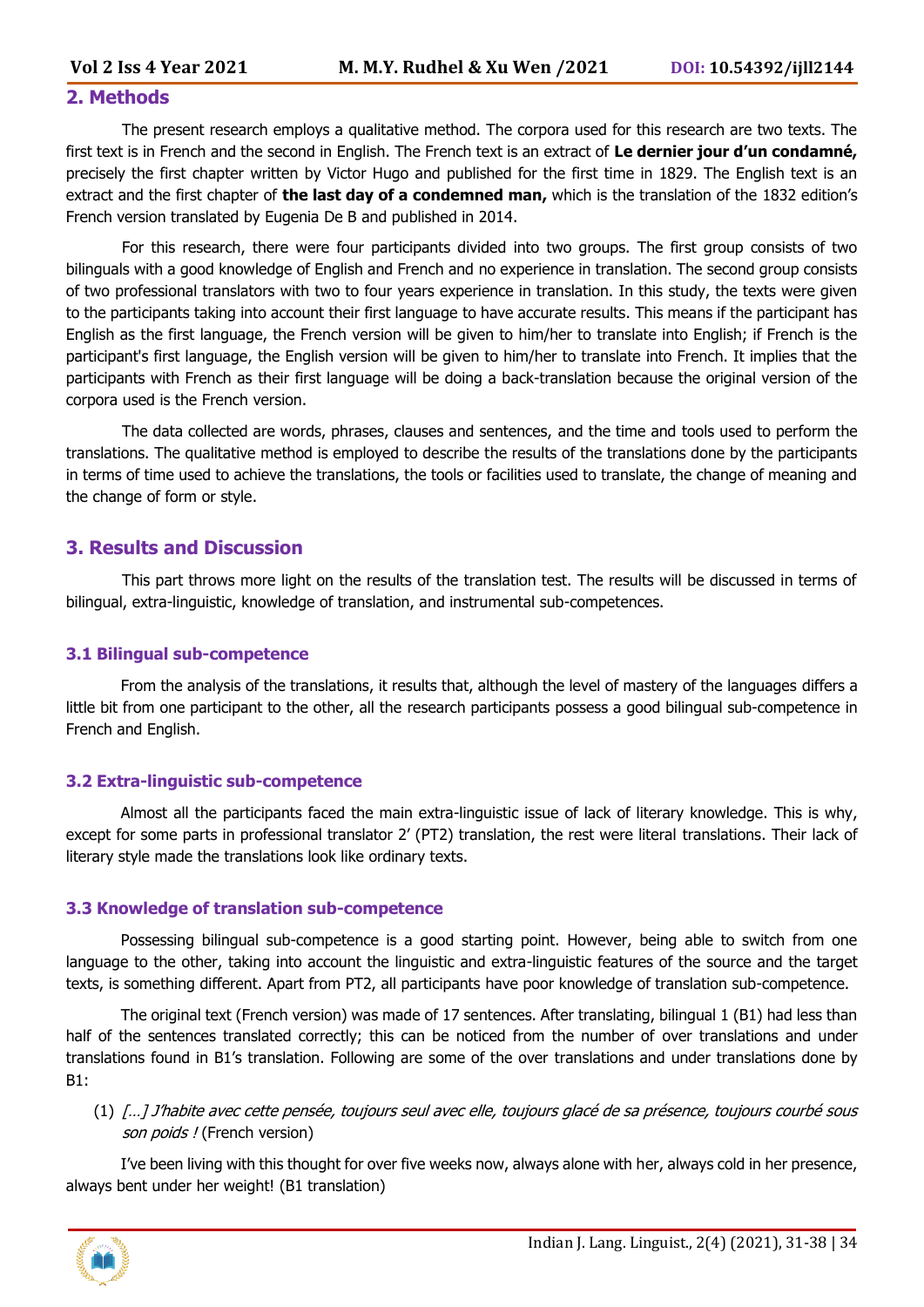[...] I dwelt with this idea: always alone with it, always frozen by its presence; always bent under its weight! (English version)

(2) Chaque jour, chaque heure, chaque minute avait son idée. (French version)

Every day, hour and minute had its own idea. (B1 translation)

Each day, each hour, each minute had its idea. (English version)

In (1), B1 translated Elle as 'her', but this was completely wrong. In French, it is possible to use feminine or masculine personal pronoun for animals, plants and things but English does not allow that and uses 'it' instead. This mistake created an under translation because there was a shift in genre, there is a shift from the neutral to the feminine, which implied now that the text is now talking about a 'girl' or 'woman' rather than a thing which is the 'idea'. (2) Also results in an under translation because there is a lost meaning. In the French and the English versions, there was an enumeration to emphasize the fact that the narrator is spending all his time thinking too much, but in B1's translation, that meaning was lost and the sentence became normal.

(3) C'étaient [...]des théâtres pleins de bruit et de lumière, et puis encore des jeunes filles et de 69 sombres promenades la nuit sous les larges bras des marronniers. (French version)

They were […] drama theaters full of noise and light, and some more young girls and 69 dark walks at night under the large arms of horse chestnuts. It was always a party in my imagination. (B1 translation)

Sometimes it was […] theatres full of sound and light, and then again, the young girls and shadowy walks at night beneath spreading chestnut-trees.

#### (English version)

In this sentence, there are three over translations. The first over translation is at the level of 'drama theaters' as the translation of *théâtres*. The use of the words 'drama' and 'theaters' creates an over translation, which completely changes the sentence's meaning. The second over translation is the use of 'some more' instead of 'again' as for 'encore'. This also changes the meaning of the sentence. The third over translation is the translation of 'marroniers' as 'horse chest nuts' instead of 'chestnut-trees'. Here there is a shift; it is no more the tree but the fruit of the tree.

Bilingual 2 (B2)'s translation is more acceptable than B1's translation, but some mistakes such as literal translation can still be found.

(4) [...] La sombre figure du soldat de garde dont la giberne reluit à travers la grille du cachot, il me semble que déjà une voix a murmuré à mon oreille : – Condamné à mort. (French version)

[...] The dark figure of the soldier of guard whose gibery gleam through the Dungeon's grid, seeming already that a voice whispered in my ear: sentenced to death! (B2 translation)

[...] The sombre visage of the sentry whose cap gleams through the grating of the door — it seems to me that already a voice has murmured in my ear: Condemned to death! (English version)

B2 translates the French word *figure* by the English word 'figure', which is a wrong match. In fact, the French figure in this case means the body part known as 'face' or 'visage', whereas the term 'figure' in English is a drawing, a diagram or a representation of any form. Besides, B2 also translates soldat de garde as 'soldier of guard'. B2 did a word for word translation 'soldat=soldier; de=of; garde=guard'. Here the French expression soldat de garde simply means 'a soldier on duty' also known as sentry.

(5) Je n'ai plus qu'une pensée, qu'une conviction, qu'une certitude : condamné à mort ! (French version)

I have only one thought, one conviction, only one certainty: sentenced or condemned to death! (B2's translation)

I have only one thought, one conviction, one certitude: Condemned to death! (English version)

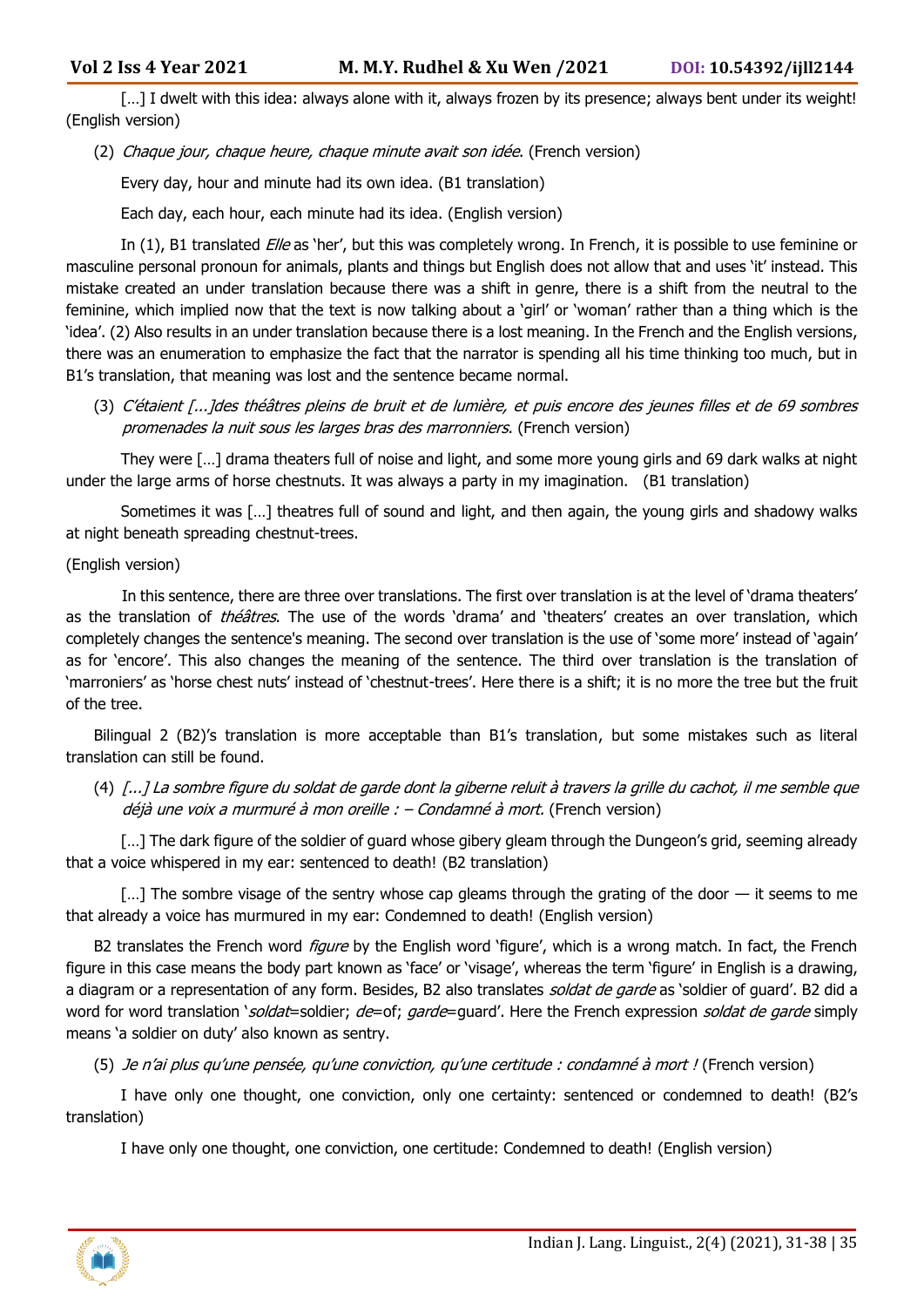In this sentence, B2 has made a mistake which cannot be tolerated in the professional translation. In translating *condamné à mort* by 'sentenced or condemned to death' instead of 'condemned to death' or 'sentenced to death', B2 gave a choice to the reader. In the translation activity, this is considered unforgivable.

Here are some discussions which can be made on professional translator 1 (PT1)'s translation:

(6) These five weeks have I dwelt with this idea: always alone with it, always frozen by its presence, always bent under its weight. (English version)

 Ai-je vécu avec cette idée pendant ces cinq semaines : seul avec elle, paralysé par le simple fait d'y penser ; ployant sous son poids. (PT1's translation)

Voilà cinq semaines que j'habite avec cette pensée, toujours seul avec elle, toujours glacé de sa présence, toujours courbé sous son poids ! (French version)

In this sentence, the first mistake is the shift in style. PT1 has shifted from an affirmative sentence style to an interrogative sentence style by using Ai-je to start the sentence. The problem here is that the sentence doesn't show any interrogation, thus putting it on that form makes the translation completely wrong. The second mistake in this sentence is the translation of 'always frozen by its presence' by paralysé par le simple fait d'y penser. Here the noun 'presence' has been replaced or has been translated by a phrase. It is a transposition, which does not benefit the translation. On the contrary, it adds additional but unnecessary information and breaks the rules of faithfulness in translation.

(7) Formerly — for it seems to me rather years than weeks since I was a being like any other (English version)

Autrefois — car j'avais l'impression que de nombreux mois s'étaient écoulés et non des semaines depuis que je suis comme les autres. (PT1's translation)

Autrefois, car il me semble qu'il y a plutôt des années que des semaines, j'étais un homme comme un autre homme. (French version)

In this sentence, a vital mistake can be found, which is the translation of 'years' as *mois* the latter of which is a different word meaning 'months' in English. The use of an inappropriate word can have a serious impact on the translation.

The examples above clearly show that they possess a poor knowledge of translation sub-competence. This could be explained by the fact that translating involves more than linguistic performance, and to acquire transfer competence, the bilingual needs particular training or should often practice translation. Besides, PT1's translation cannot be considered acceptable because more than half of the text has been paraphrased, and the translation is also full of under translations. It thus reflects that PT1 possesses lacks the knowledge of translation sub-competence.

Unlike PT1, PT2's translation may be considered perfect. Compared to the English version of the text, there was no real difference. The only existing difference is in the writing style. PT2's translation looks less literary.

In a nutshell, it is very difficult for bilinguals and even some professional translators to possess the knowledge of translation sub-competence, which is one of the essential competencies involved in the translation process. Knowledge of translation sub-competence is not acquired by only going to a translation school, but it is acquired by constant practice.

#### **3.4 Instrumental sub-competence**

The bilinguals translated at the exact location and the time they used to achieve the translation was 1 hour

25 minutes for B1 and 1 hour 50 minutes for B2. As for the professional translators, PT2 had a record of 30 minutes for the translation and PT1 (professional translator 1) took 2 hours 30 minutes to finish the translation.

During this test, we expected the professional translators to achieve their translation within a concise period of time, which was the case for PT2. However, we are highly surprised to notice that it took 2h30 to PT1 to complete

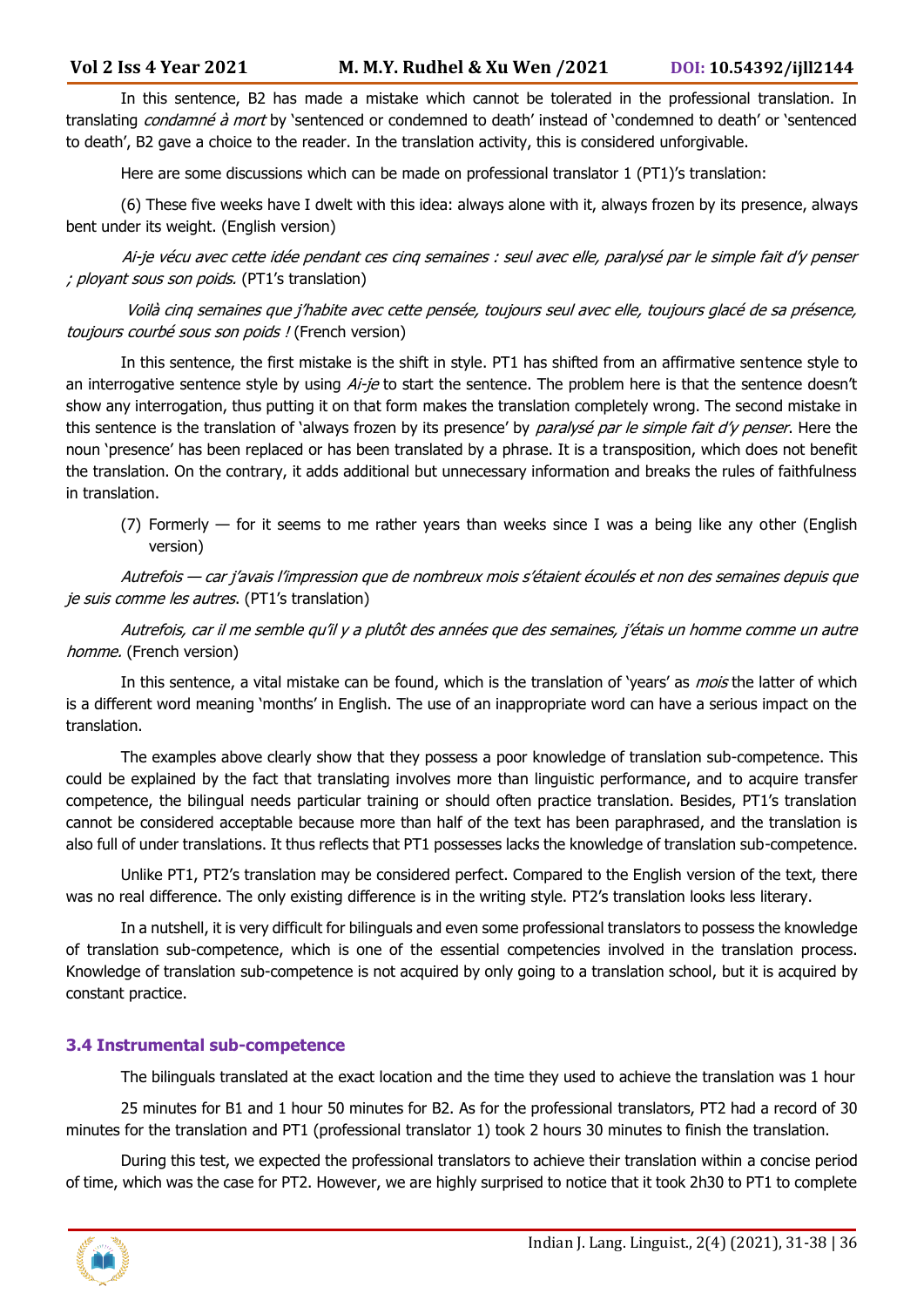the translation. In the professional world this is hardly tolerated, because a translation with the same length does not requires much time.

The tools or software used by bilinguals B1 and B2 can obviously show that they are not professionals. For the whole translation, B1 made use of 'Google translator' and 'dear translate'. B2 made use of 'Baidu', 'Baidu translate' and 'Bing translator'. The tools or software used by the professional translators were more professional and more reliable. PT1 used 'Antidite 9', 'Haraps' and 'TRADOS' (as CAT). Compared to PT1, PT2 used more tools 'Le Grand Robert', 'Collins électrique', 'Oxford Advanced Learner's Dictionary', 'Grand Dictionnaire Hachette', 'Google translation', 'Linguee Dictionnaire français-anglais' and as professional software he used 'TRADOS 2017'.

#### **4. Conclusion**

The bilingualism approach to translation shows the existence of 'natural translation'. According to the concept defined by Harris, bilinguals possess an innate ability which is translation. In other words, according to this concept being bilingual is enough to be a translator. In this paper, we aimed to show that having bilingualism skills is a good starting point to translate, but is not enough to make a good translator, and bring out the competencies a translator needs in order to perform a good translation.

In order to show that apart from bilingualism or being bilingual is not enough to be a translator, research has been conducted. The results revealed that the bilinguals, including one of the professional translators, failed to render a good translation. This shows that being bilingual is definitely not enough to be a translator because as far as translation competence is concerned, bilingual competence is just one of the sub-competences one needs. A good or modern translator also needs to possess extra-linguistic knowledge of translation and instrumental subcompetences. Falling in the instrumental sub-competence, specialized tools like dictionaries, glossaries and software like TRADOS and many other CAT tools are also essential because they make the translation process efficient and professional. We also discovered that a professional translator can also fail to achieve a good translation. Thus, translation competence is very important and should be emphasized. Being a translator is more than being bilingual and going to a translation school is not a guarantee to be a good translator. Going to a translation school is absolutely important, but the most important is to work and improve on each of the translation sub-competences.

#### **References**

Bachman, L. F. (1990). Fundamental Considerations in Language Testing, Oxford University Press, United Kingdom.

- Beeby, A. (1996). Teaching Translation from Spanish to English: Worlds beyond Words, University of Ottawa Press, Canada.
- Bell, R.T. (1991). Translation and Translating: Theory and Practice, Longman, United Kingdom.
- Bloomfield, L. (1933). Language, University of Chicago Press, Chicago, United States of America.
- Campbell, S. (1998). Translation into the Second Language, Longman, London.
- Harmers, J.F., & Blanc, M.H.A. (2000). Bilinguality and Bilingualism, 2<sup>nd</sup> Edition, Cambridge University Press, Cambridge, United Kindom.
- Harris, B. (1977). The Importance of Natural Translation, University of Ottawa, Canada.
- Hatim, B., & Mason, I. (1997). The Translator as Communicator, Routledge, United Kingdom.
- Hurtado, A.A. (2007). Competence-based curriculum design for training translators, The Interpreter and Translator Trainer, 1(2), 163-195.<https://doi.org/10.1080/1750399X.2007.10798757>
- Hutardo, A. (2001). Translation and Translatology, Catedra, Madrid, Madrid.
- Kiraly, D. (1997). Think-Aloud Protocols and the Construction of a Professional Translator Self Concept, Applied Psychology Sage Publications, Thousand Oaks, 137-160.
- Krings, H. (1986). Translation Problems and Translation Strategies of Advanced German Learners of French (L2), Interlingual and Intercultural Communication, 263-276.